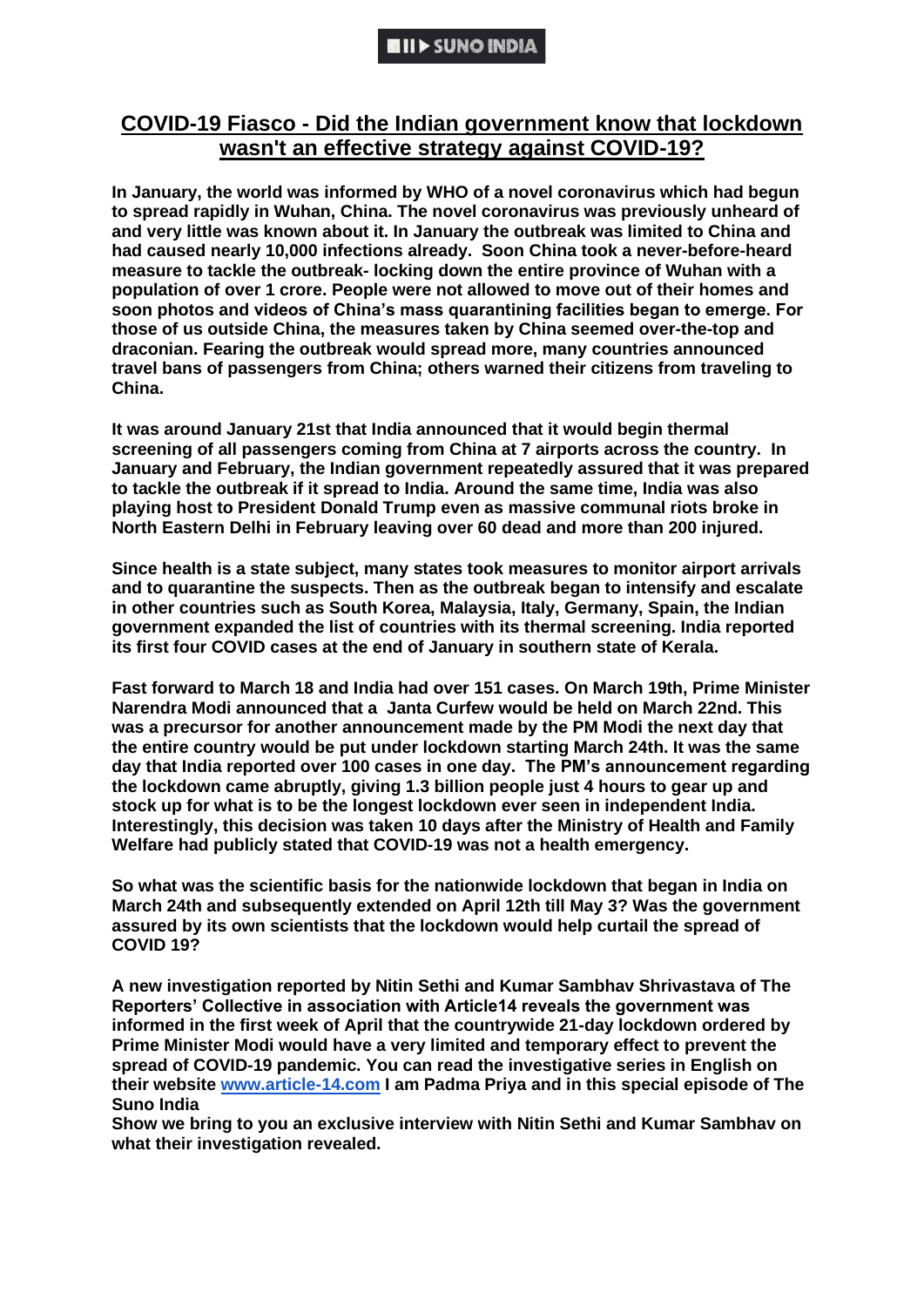### **111 - SUNO INDIA**

**The information was based on an internal assessment carried out by Indian Council of Medical Research, government's premier agency of scientists and epidemiologists to deal with the highly-contagious coronavirus infection.**

**Niti Ayog Member and one of the top advisors to the government on the pandemic Vinod K Paul had also informed the government that "Generalised transmission to be obvious in coming days,". Generalised transmission refers to community transmission which means that covid-19 would soon be spreading widely making it impossible to trace who was infecting whom in the country. Till date it refuses to admit in public that such wide-spread transmission has begun.**

**Nitin:** we still don't know what kind of legal advice the government got in the first place to impose a nationwide lockdown. We know that different districts, different pockets have done this but a nationwide lockdown. We don't know what kind of scientific advice the government got. What we do know from my investigation is that in the first week of April, which is about seven to eight days into the lockdown or the first phase of the lockdown, the ICMR conducted a projection based on a modeling exercise, which was not made public, but the results of that were presented to the government. The results in summary, said this they said that the lockdown as the government had already imposed was rather ineffective, it would at its peak at its best, reduced the number of cases that come in daily by 20 to 25% at the peak spread of the infection, the ICMR's projections and study also said and we saw the results of that, that this was not an effective way of controlling the pandemic.

**This is Nitin Sethi who talks about what their investigation revealed. They reviewed internal documents, presentations and records of meetings. Nitin Sethi and Kumar Sambhav also spoke to over a dozen highly placed sources in the central government, its public health agencies and state governments as part of this investigation.**

**According to an ICMR presentation reviewed by them, the lockdown which has caused tremendous economic hardship to many millions especially the poor would at best reduce the peak number of people who show symptoms of the disease on a given day by 40%. "Best use of lockdown is preparedness for" these measures, Paul conveyed and indicated the government still needed a week's time to prepare to put these measures in place.**

Nitin: "This information from ICMR was taken to the government by a member of Niti Ayog Mr. Vinod Paul, who we believe did not convey the entire import of the ICMR study to the government. Our impression is because if the Prime Minister's decided something then it's very difficult to tell the Prime Minister that what you've done is scientifically silly or incorrect. But even Mr. Paul then went on to advise saying what is the right thing to do and said that the only thing that perhaps lockdown did was buy the government some time to do the right scientifically mandated things, which to us showed that the government was not prepared, even as late in the day as the first week of April, and was therefore forced to extend the lockdown yet further."

#### **This is what Kumar Sambhav had to say:**

Two most important things that the ICMR study said it categorically says that large scale, infection and community transmission that we know it, now they had said that that's inevitable in India, and lockdown would probably buy them time to prepare the infrastructure to deal with that kind of large scale transmission.

**What their investigations reveal regarding the inevitability of community spread in India is interesting in itself because quite the opposite was being communicated to**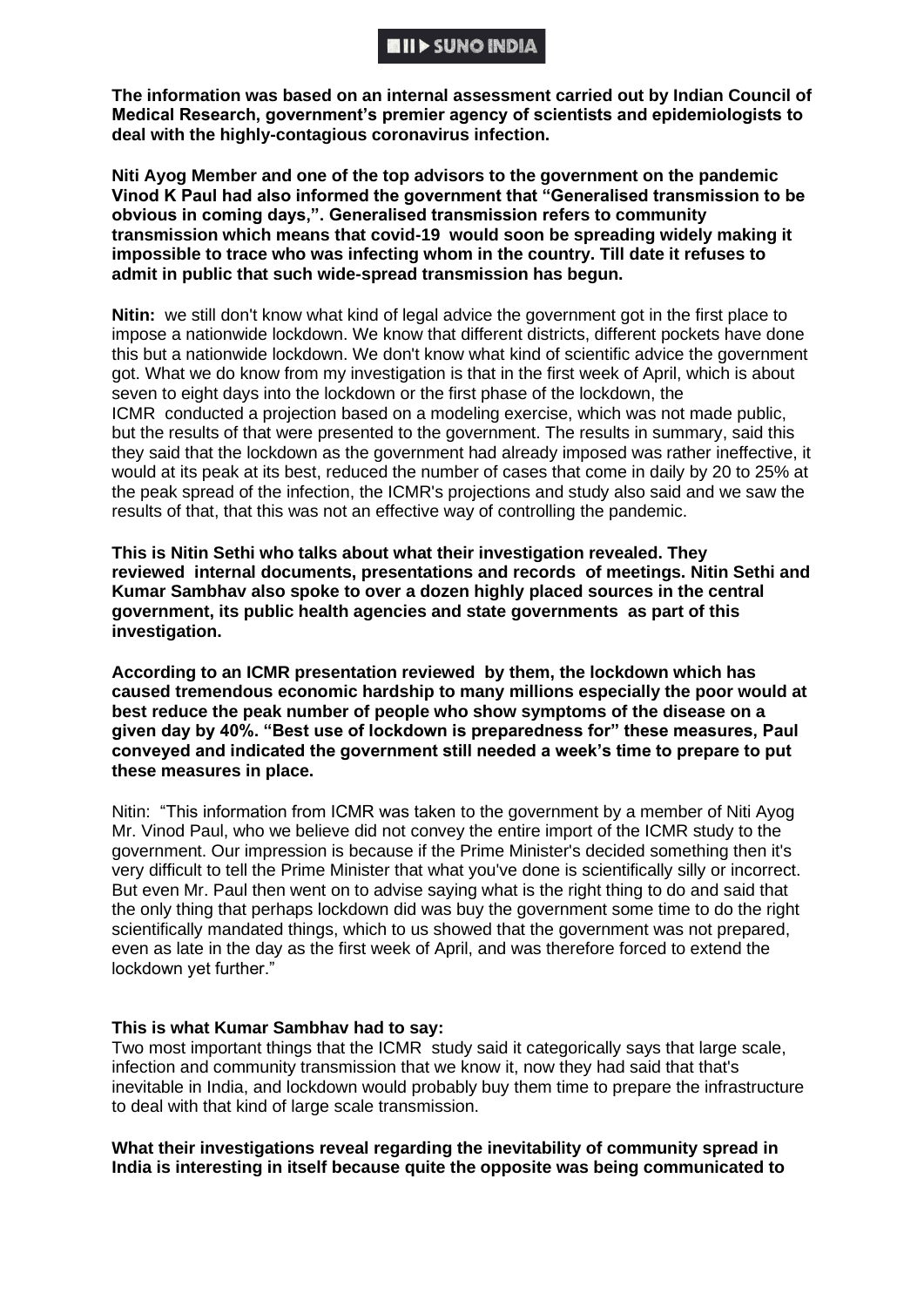**the media and public by ICMR and Ministry of Health in daily press briefings. < add**  Lav Agarwal quote about community transmission here> The Ministry of Health Joint **Secretary Lav Agarwal had in fact refuted statements made by Punjab Chief Minister and Tamil Nadu Chief Minister that community transmission had begun in their States.** 

Nitin: The word I would use is appalling. If any government believes that suppression of information would actually lead to a better management of this pandemic, then there is experience to show from World over that that does not happen. I think Kerala shown us the way that if you admit to the crisis and there is no machoism in saying that we've kept the numbers down or not, in this early stage, I think medical science tells you a pandemic spreads in a certain way. You have to deal with it by confronting and saying, yes, this is a crisis. This is the proportion it's reaching, and this is what we're doing. I think what the government has done is double down on information because I think rather intrepid health journalists started asking rather pesky questions, which was piercing through the kind of image the government was building by its statistics, by its claims. And in that the government proceeded further into not telling the truth about the level of crisis. And in that throwing the responsibility on the civil society, instead of admitting to its own delays. And I think there's a huge cost first for society to pay for the delays of the government for which I guess I can only imagine why the government would do something of this kind.

### **Contrary to ICMR findings, to claim the nation-wide lockdown would control the pandemic, Prime Minister Narendra Modi said on April 14 <insert quote about 550 cases>**

**Three days earlier, on April 11 the health ministry released a graph to claim success of the lockdown which claimed that the lockdown and containment measures had limited the covid-19 cases to 7,477 by April 10. Without the lockdown and containment measures India would have had 2.08 lakh cases.Do we know, who So who made the graph that was released by the health ministry? Was it prepared by ICMR? What was the basis of the data that was provided there? This is what Kumar Sambhav had to say:**

#### Kumar Sambhav:

So Padma, basically this I mean, the health ministry presented the graph but they never put in public domain on what basis this data was calculated on what basis their estimates were made, plus the number that they are showing at that point of time. The claim that they're making that they have brought down the numbers which otherwise would have been so high, is other illogical also because one you don't have, you will not testing enough in a country of this scale, as compared to other countries, our testing levels have been much much below. And when obviously you are not testing enough, you would find less cases. And you already see that during the lockdown periods, the number of contaminated zones for the hotspots have been increasing. So unless you know that what is your testing base, you can't really compare the two numbers that hypothetically would have been and that are now today with the lockdown in place. So, yeah, I mean, that doesn't really make any sense. And then, even if, the ICMR study that we have seen internally discussed, it does show that during the lockdown, the impact would be that eventually your peaks will be lower. But that doesn't really mean that the overall number of cases that eventually we'll be infected in the country will come down or the lockdown would have any effect on that. So that clearly the ICMR has stated in the internal study that we have seen.

### **Nitin Sethi says that the aim of the investigation to weigh in favour of one scientific argument or the other. It was to understand on what basis the government is taking action. .**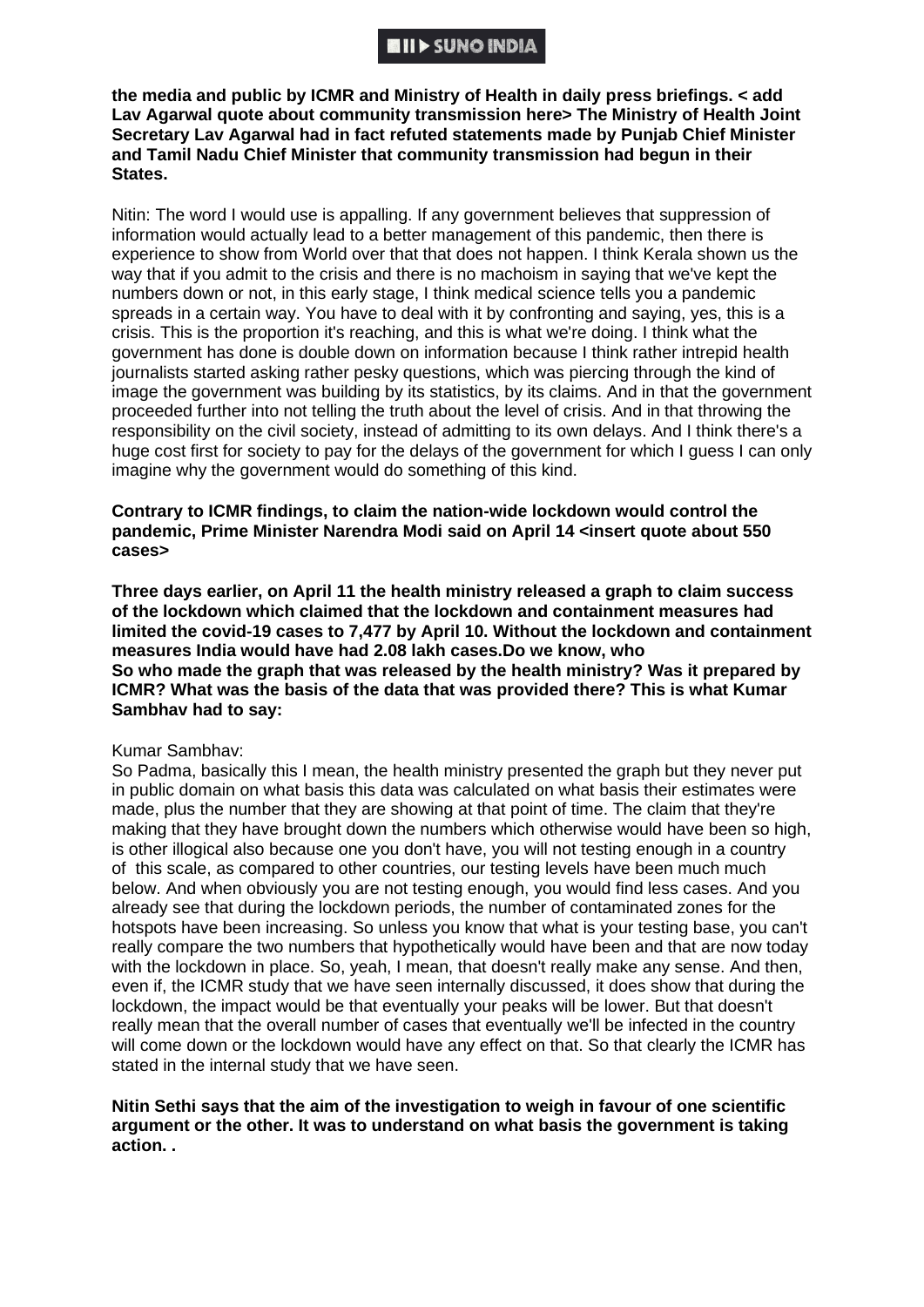### **NII)** SUNO INDIA

Nitin: Our point of this investigation was to say, look, here is the government's premier scientific agency to deal with this pandemic. It's given advice now, on what if the government does not accept this advice? On what basis has that not accepted this advice and with whom have they gone? Who have they asked for what kind of scientific understanding to then take the decision they have? I think the government owes it to the citizens to at least justify its decisions, rather than use rhetoric and the sole purpose of identity is not to say that this science is good or that science is bad. I don't think journalists should be the judge of that absolutely. But here is evidence that there was scientific advice given which was suppressed. When the government took a decision that their top scientists said you should not take. To our mind, that's clear. Second part is Sambav said, not testing and having results when you tested one out of million two, comparing when you had 100, or a million tested is almost like, I mean, if I could draw an analogy, you have a period in history where say, robbery is not a crime. And you compare that period with the number of crimes registered of robbery in 21st century. Clearly if you do not have equal metrics by which you're measuring it just does not make sense. We've gone ahead and done this too many times saying when you were testing one out of a million you were doing the same when you are not testing asymptomatic people today You had some numbers, you're comparing to point where you are doing symptomatic testing, you've done testing intensively in one or two pockets, unfortunately, even based on communal tangents, and you've not done across the country, you've done some testing and metropolitans. You've not even done that in non metropolitan areas. Now, therefore, that contaminates the data itself. And you cannot judge on the basis of data. What you can go back to is, how the pandemic generally spreads and what science believes how the pandemic will flow out over the next couple of months. And we're not talking days and weeks. We are talking months over here is what the ICMR study showed us.

**Reporters Collective's examination of the presentation also revealed that researchers at ICMR gave the example of Delhi to elucidate how the lockdown would impact the spread of covid-19. It said that despite the 21-day lockdown the peak number of people showing symptoms of covid-19 would be as high as 1.3 million. The peak covid infection period would be delayed for some time they found. Without the lockdown the peak number of people being infected everyday would have been reached between 100-150 days from the time the first person was infected. The lockdown would simply shift this peak to between 150-200 days from the point of first infection in India. ICMR warned that "Absent any other control measure, lifting the lockdown would allow a resurgence of transmission," . I asked Nitin Sethi and Kumar Sambhav what recommendations were made by ICMR in place of a lockdown.** 

Nitin: Mr. Paul was, I guess as one would need to be when speaking to the Prime Minister, rather polite in what he said. While what he was suggesting was dramatically opposite to what this government had already done. Dr. Paul said that he called it a package of continuum of care where instead of a locking down of people inside their homes, particularly for the poor, who are densely packed in urban clusters, he suggested that we need to make sure that the government reaches these people and looks for those who are having symptoms of COVID 19, brings them out, takes them to community quarantines centers. And for those who can afford, get these people showing symptoms to stay quarantined in their whole homes. For this he said it would take a door to door system of government going using incentives like providing grains and essential services to entice people to come out. Now imagine this is completely contrasted to the fact that here police is beating you for even coming out to buy a packet of milk for your child. So what he was advising was a completely different community oriented system, which was built on one increased testing, but also more than that increased surveillance at district level. he suggested that each district has its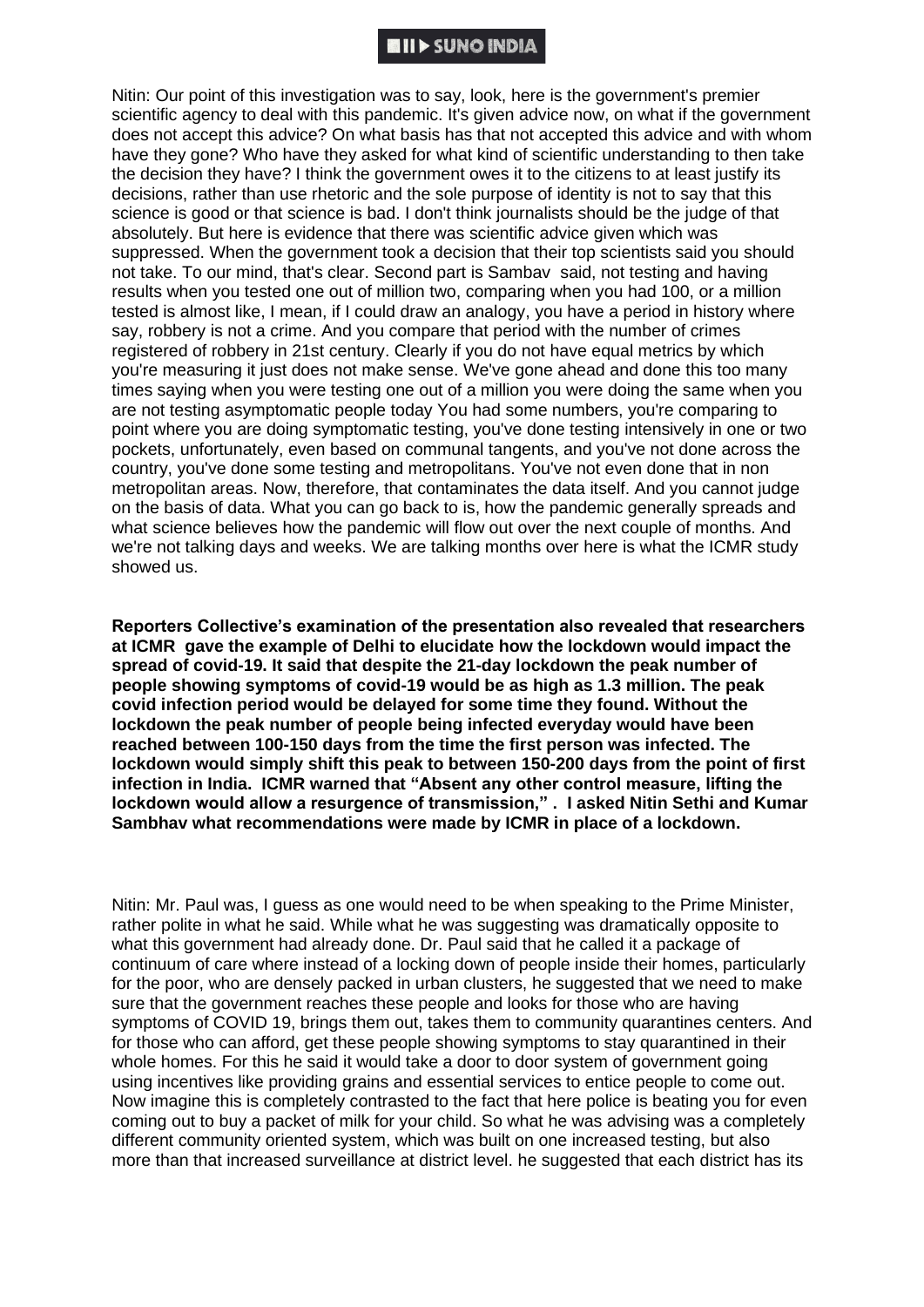own surveillance method, which ensures that you are looking at the trend at district levels right now we don't have any of that functioning.

Kumar Sambhav: The criteria for actually this even this strategy to succeed was that you should be the government should be able to identify and quarantine every one out of two symptomatic, sorry, every one out of the two suspected cases, which is showing symptoms within the two days of it showing the person showing symptoms. So to imagine at a scale of our country where you have to identify and quarantine every one out of two person within two days of them, showing symptoms, the kind of infrastructure you need cannot happen, especially in poor areas, like Nitin mentioned, through a top down lockdown, but actually, through community and a process of community led surveillance and monitoring, which eventually, Mr. Paul suggested in April and then they said that they needed time to put that infrastructure in place.

### **If this strategy was to be adopted and implemented, what would this have meant in terms of health infrastructure? I asked them if this was mentioned in the presentation accessed by them.**

Nitin : Yes. So, Mr. Paul based on I think what the ICMR had recommended did project what would be the needs at that point, if you were to scale up surveillance, testing and quarantining to the level that was recommended by the studies. It's, I would say what the government had by then ready was nothing compared to what was being asked. Say I remember from the presentations that he said if the daily infection in an area was around 500, then, and you were looking at a median hospital stay of 15 days, you would end up seeing daily ICU admissions of 25. You would need around 150 ventilators for just that. And the number of ICU beds you'd require is 300. If all mild symptomatic people were put in centralized quarantine, then he suggested that for a daily infection rate of 500, you'll need 6000 beds by the end, on an average. And if only 20% of them were quarantined, you'd still need 1200 beds for quarantine. So I think he clearly laid it out that what was required to be done is massive. And to my mind that the fact that this was being discussed in April tells us that till April, the government had not even begun of thinking of this kind of infrastructure when just a few days later, the Prime Minister i remember in his speech talks about Oh yes, we are ready with 100,000 beds, when we have only say a 1000 cases something he refers. Truth is, I mean, if we went just by the recommendations within the government, we are falling far short. Particularly when you look at the strategy that is advising where he is saying you must have common quarantine facilities to bring out people ,you cannot stigmatize them, you cannot keep them locked up in their houses. Because as one would logically think if you lock up people with symptoms and with covert positive cases, in poorer densely populated areas, you are basically forcing them to spread it amongst their loved ones. Yeah. So, he, I mean, it could be this does not even need science in India in some, in some ways, average logic would allow you to understand that but so in some sense, he was asking for a complete change in government strategy, and he was saying, now that you have imposed a lockdown use it as an excuse to get started getting this in place. I think clearly even in his mind and in mind of the government, the first week of April, it was still too late to do it for the first phase, therefore, we ended up extending the lockdown further. we must remember that there are economic costs that are poor, particularly paying heavily for extension of the lockdown. To my mind, this is where the poor and the citizenry and the economy is taking a hit, just because the government did not begin to prepare a scientific response and the infrastructure required from January and onwards.

### **Questions sent to ICMR, Health Ministry and Dr Vinod K Paul by Reporters Collective have remained unanswered. We will update the story when an official response is issued.**